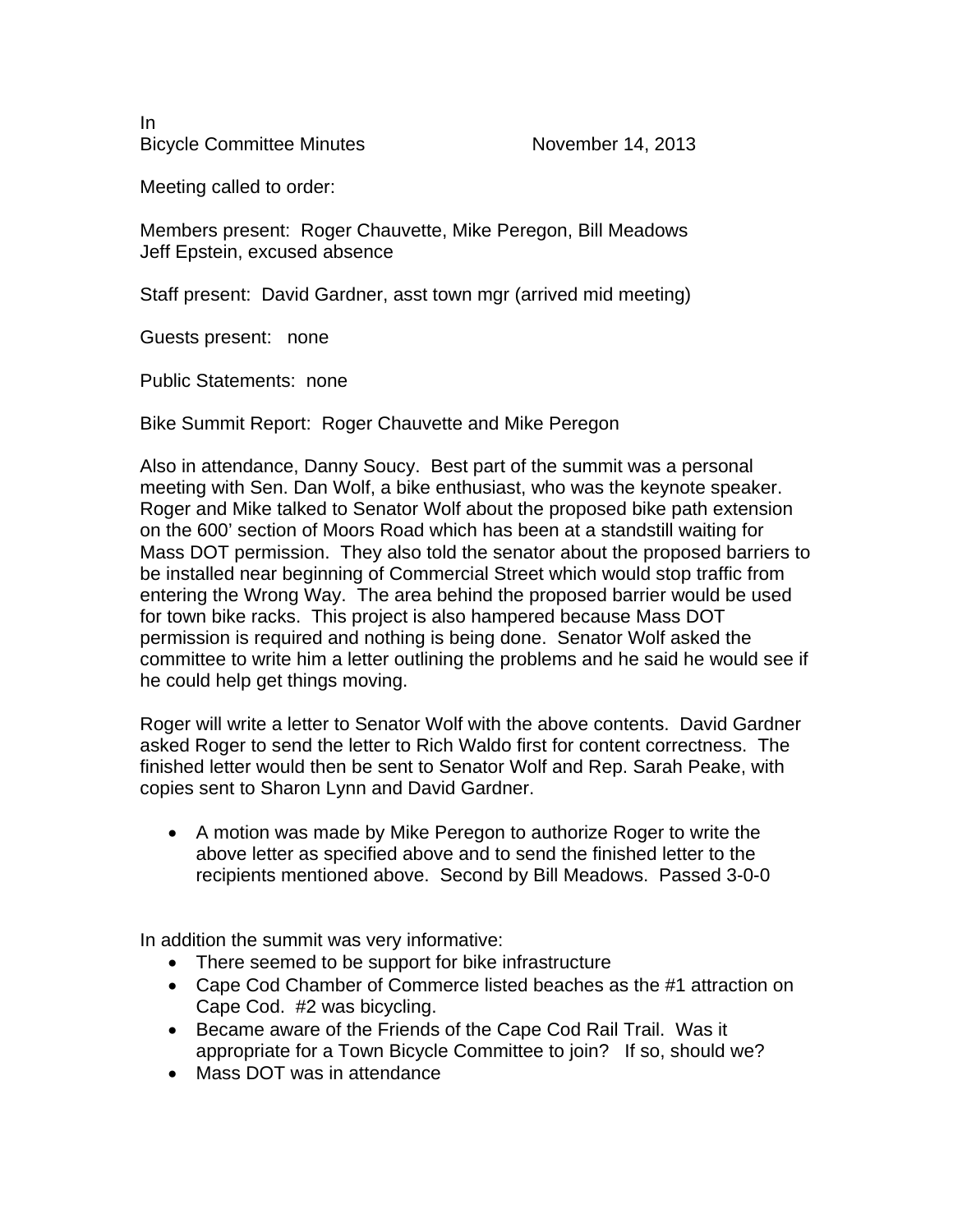- 2016 will be pivotal in transportation choices. By then many of China's citizens will be driving cars which will drive the supply of oil so low that there will not be enough to meet demand. This will drive gas prices to over \$6/gal.
- State road projects now are required to have a percentage of the project to encourage bicycle and pedestrian transportation; ie. Bike lanes on new or rebuilt bridges, etc.
- East Coast Greenways just hired a regional coordinator who lives in Harwich. They have a long term goal of a bike path from Key West to Canada
- The representative from CCRT who promised bicycle signs to Provincetown last year was in attendance. It seems Provincetown and Hyannis are the only two places where the signs still have not gone up. Roger will call to ascertain status of the sign installation.

Old Business:

## Budgets:

Bill told the committee of his correspondence and meeting with Rich Waldo regarding projects the Bicycle Committee supported and wanted to know what was necessary to coordinate funding with DPW. The overall theme was that the committee needed to let Rich know well in advance so he could include it in his future budgets. There is no slush fund.

Two projects (the 600' section of Moors Rd and the bike racks and barriers at the end of Commercial Street) will be addressed through our letter to Senator Wolf.

Two-way bicycle traffic signs: Mike Peregon did a count of intersections where side streets enter into Commercial Street. Bill also did a less formal drive by. Both noticed that there are already "one way" signs for car traffic on all but two of these intersections. A "two way bike traffic" sign could be added to the same posts under the one-way signs. 35 signs and 2 posts would be needed. The committee recommended a similarly shaped sign as the one-way sign with a bicycle picture in the middle with arrows on either end. If that is not possible then the current sign could be duplicated. Green was the chosen color.

Mike also suggested two larger signs informing of two-way bike traffic, one at the west end of Commercial Street to notify bicyclists that the Do Not Enter traffic sign does not apply to them, and one at the intersection of Commercial and Bradford streets on the east end.

Rich Waldo said that if the committee can come up with the funds for materials that DPW will make and install the signs.